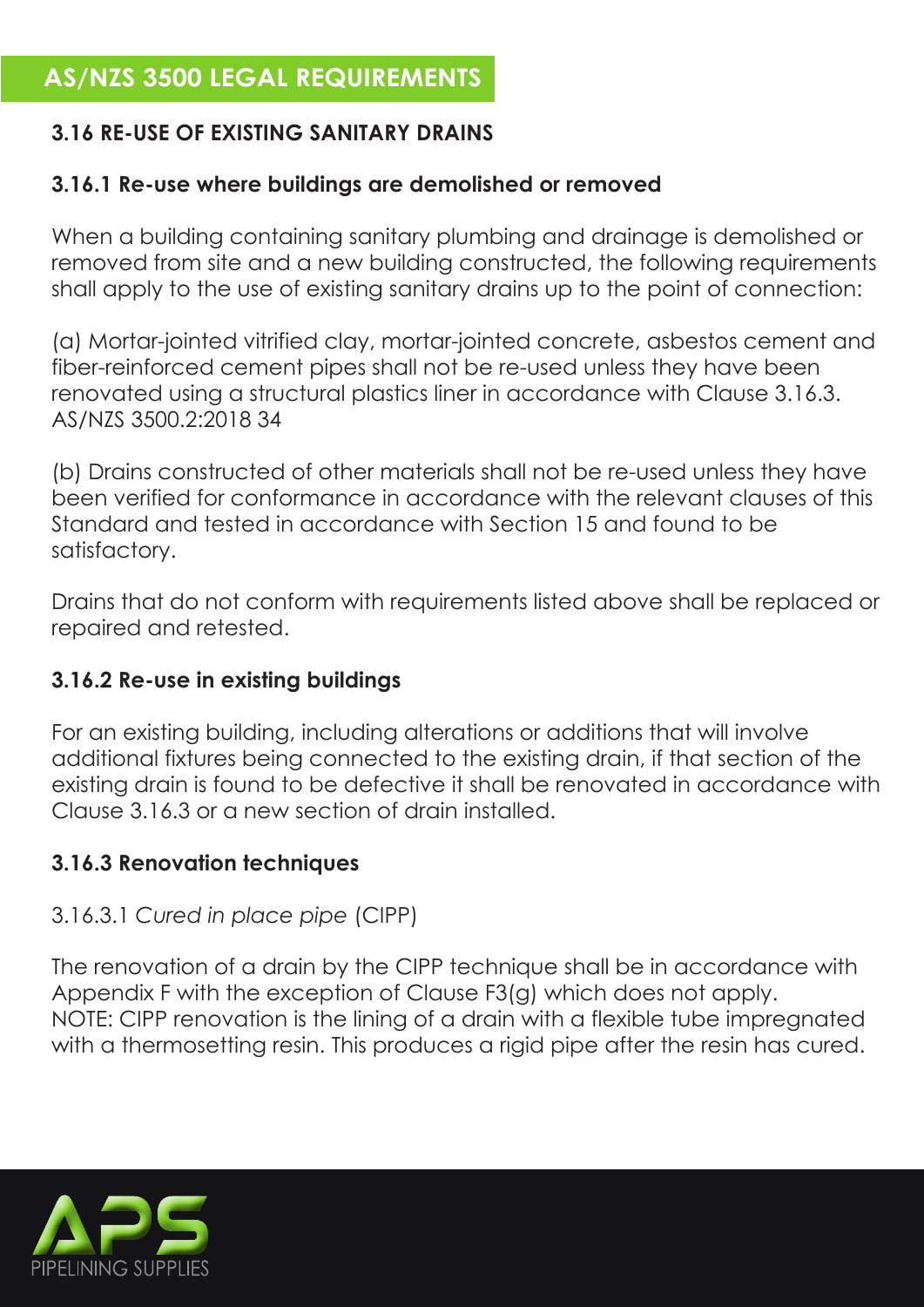# **AS/NZS 3500 LEGAL REQUIREMENTS**

#### **Appendix F - Renovation of Sanitary Plumbing and Drainage Systems Using Structural Plastics Liners**

### **F1 General**

Renovation of sanitary plumbing and drainage systems using cured-in-place (CIPP) liners (see Clause 3.16.3.1) and other structural plastic liners (see Clause 3.16.3.2) shall be performed on complete systems or as a repair of a section. The repair shall extend a minimum of 400mm beyond the damaged section of pipe in both directions with the minimum repair length to be 800mm. Where a junction is within the repair length, all arms of the junction shall be included in the repair.

Notes:

- 1. See Figure F1.
- 2. A structural plastics liner may bridge a gap caused by damage to an existing pipeline or to line drains that may be built over.
- 3. The internal diameter of the host pipe will be reduced by twice the wall thickness of the liner. It may be necessary to consider the effect this has on the hydraulic capacity of the piping system, especially for very small diameter pipes.
- 4. There may be limitations on the use of some lining materials in trade waste applications.

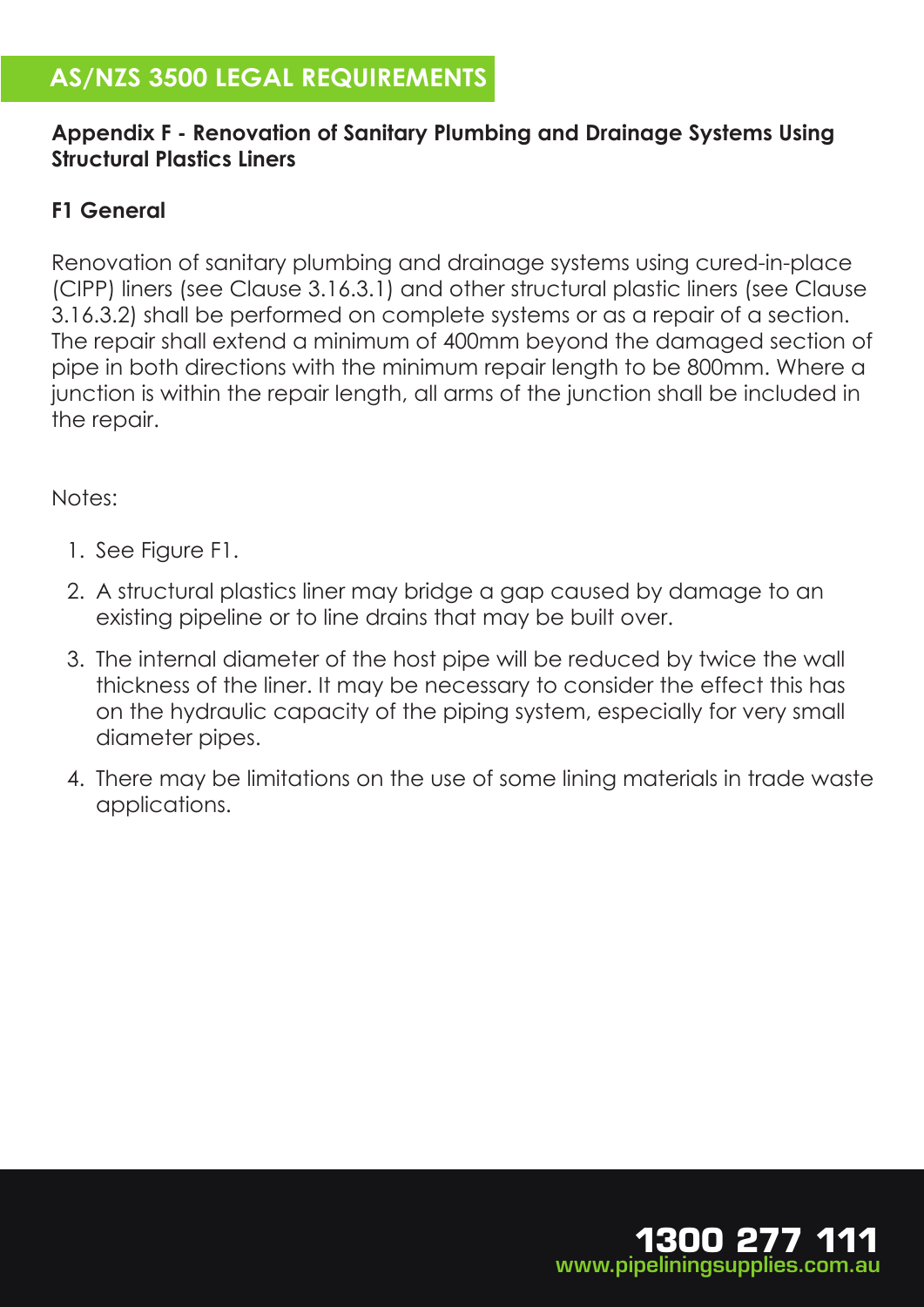

## **Figure F1 - Minimum Length of Liner for a Damaged Pipe or Fitting**

#### **F2 Liner**

CIPP liners shall conform with WMTS-518.

When measured in accordance with ISO 7685 for thermosets (CIPP), or with ISO 9969 for thermoplastics, the minimum ring stiffness of an unsupported structural liner for below ground applications shall be 4 kN/m/m. For above ground applications the minimum pipe stiffness of the unsupported liner shall be in accordance with the appropriate product specification.